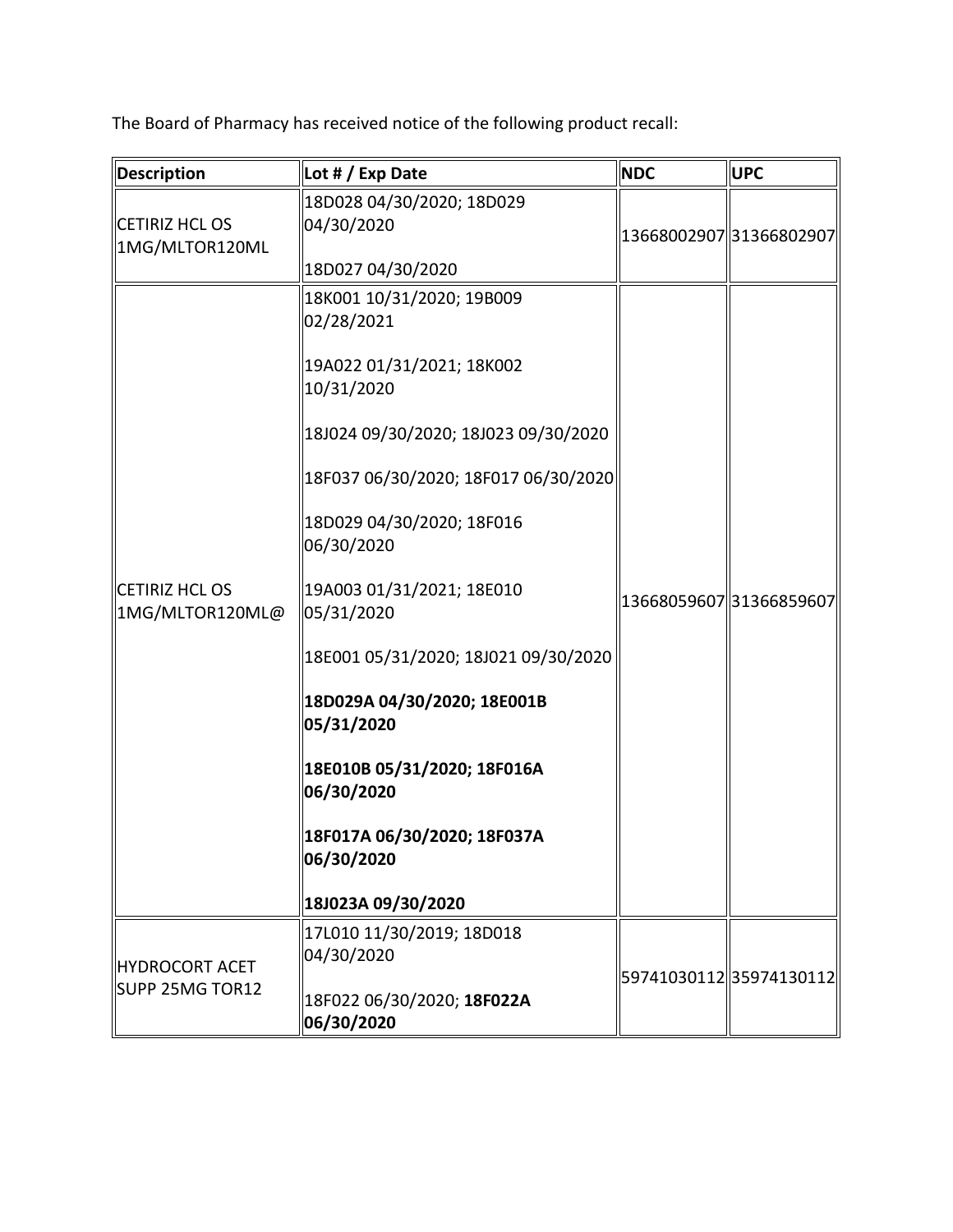| <b>Description</b>                       | Lot # / Exp Date                        | <b>NDC</b> | <b>UPC</b>              |
|------------------------------------------|-----------------------------------------|------------|-------------------------|
| <b>HYDROCORT ACET</b><br>SUPP 25MG TOR24 | 18D022 04/30/2020; 17L019<br>11/30/2019 |            |                         |
|                                          | 17L026 11/30/2019; 18B005 02/29/2020    |            | 59741030124 35974130124 |
|                                          | 18D006 04/30/2020; 18D012<br>04/30/2020 |            |                         |
|                                          | 18K006 10/31/2020                       |            |                         |
| <b>LACTULOSE OS</b><br>10G/15MLTOR473ML@ | 18E029 05/31/2020; 18F004 06/30/2020    |            |                         |
|                                          | 18F005 06/30/2020; 18F039 06/30/2020    |            |                         |
|                                          | 18G010 07/31/2020; 18G017<br>07/31/2020 |            |                         |
|                                          | 18H019 08/31/2020; 18K025<br>10/31/2020 |            | 13668057410 31366857410 |
|                                          | 18M008 12/31/2020; 19A005<br>01/31/2021 |            |                         |
|                                          | 19B010 02/28/2021; 18E016<br>05/31/2020 |            |                         |
| <b>LACTULOSE OS</b><br>10G/15MLTORR16OZ@ | 18K027 10/31/2020; 19A006<br>01/31/2021 |            |                         |
|                                          | 18M013 12/31/2020; 18L007<br>11/30/2020 |            | 13668058010 31366858010 |
|                                          | 18L001 11/30/2020; 18L006 11/30/2020    |            |                         |
|                                          | 18K025 10/31/2020                       |            |                         |
| LACTULOSE OS<br>10G/15MLTORR320Z@        | 18K027 10/31/2020; 19A006<br>01/31/2021 |            | 1366805801231366858012  |
| <b>MEMANT HCI OS</b><br>2MG/MLTORR360ML  | 18F026 06/30/2020                       |            | 13668057309 31366857309 |